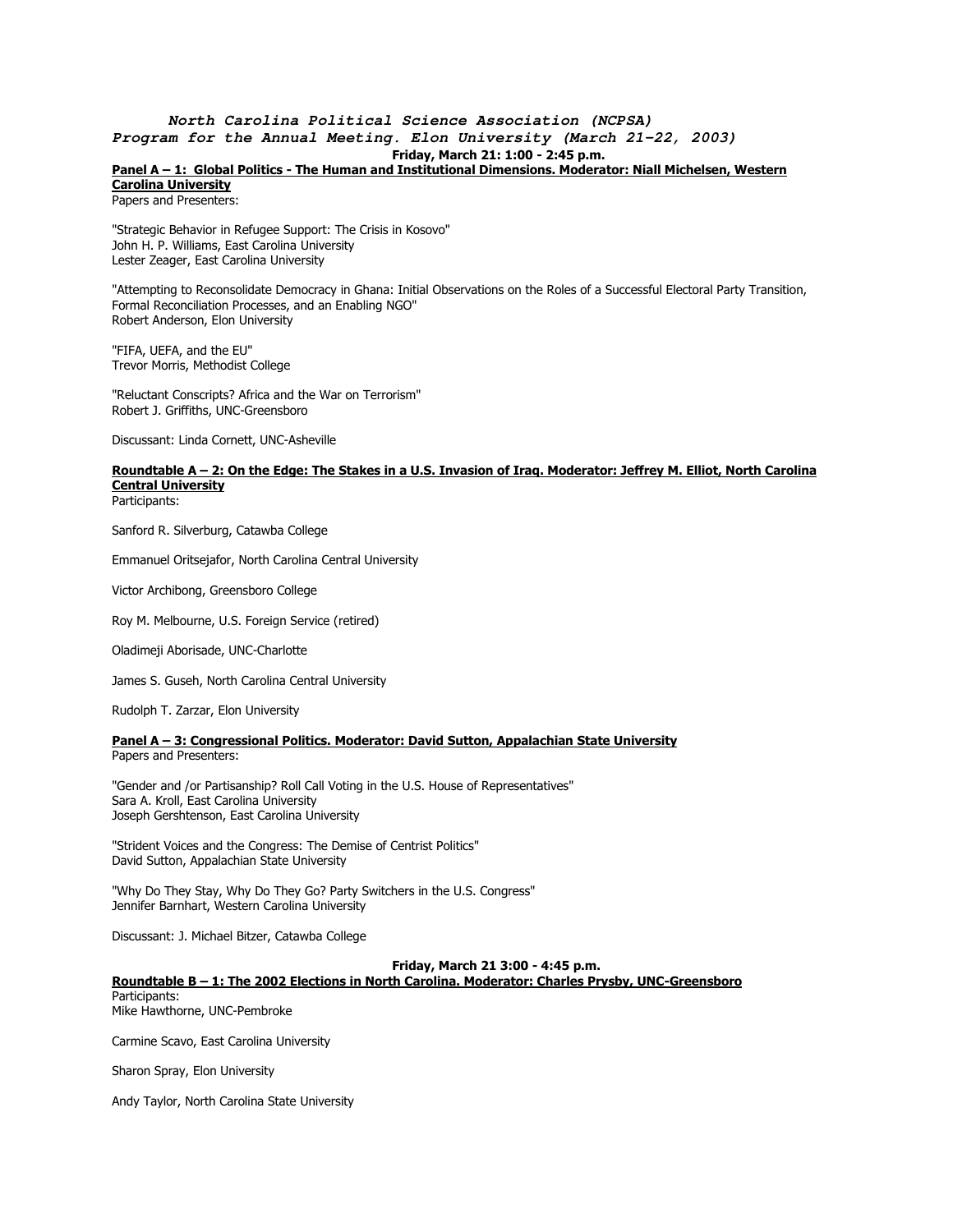#### Panel B - 2: Southern Politics. Moderator: Thomas F. Eamon, East Carolina University

Papers and Presenters:

"Grassroots Republicanism: Local Level Officeholding in North Carolina" H. Gibbs Knotts, Western Carolina University

"Confronting The New Republican South (Again): This Time in 2003". Mac McCorkle, McCorkle Policy Consulting (Durham, NC)

"Sectionalism, Urbanism and Shifting Political Power in Recent North Carolina Elections" Thomas F. Eamon, East Carolina University

Discussant: Roger Lowry, UNC-Wilmington

#### Panel B – 3: The Politics of Islamic Movements. Moderator and Discussant: Rolin Mainuddin, North Carolina Central **University**

Papers and Presenters:

"The Rise of Hamas in Palestinian Politics: An Ideological Study" Rudolph T. Zarzar, Elon University

"Islamic Gains in the Recent Elections in Pakistan" Charles Kennedy, Wake Forest University

### BUSINESS MEETING 5:00 PM. RECEPTION HOSTED BY ELON UNIVERSITY 6:00 PM. BANQUET DINNER 7:00 PM.

#### Saturday, March 22: 9:00 - 10:45 a.m.

#### Panel C - 1: Public Policy in the 21<sup>st</sup> Century. Moderator: Gordon Mercer, Western Carolina University Papers and Presenters:

"The Politics of Energy Policy in North Carolina" Dennis Grady, Appalachian State University

"One Million Forsaken Souls: Human Chattel Slavery in 21<sup>st</sup> Century America" Gordon N. Diem, Advance Education and Development Institute

"A Nationwide Survey of City Council Women: Policy and Political Factors" Suzan Cheek, Methodist College

"Evaluating Youth Attitudes Regarding Tobacco Policies: Implications for North Carolina Policy-Makers" Claudia Bryant, Western Carolina University

Discussant: Christopher Cooper, Western Carolina University

#### Panel C – 2: Global Politics - The Security Dimension. Moderator: Sanford Silverburg, Catawba College Papers and Presenters:

"Nuclear Proliferation in India and Pakistan: The View from Other South Asian Nations" Choudhury M. Shamim, California State University Fullerton

"Threats to National Security: A Bidimensional Assessment" Andrew H. Ziegler, Methodist College John Handley, Webster University

"Cyberterrorism: Real or Imagined Threat?" Linda Petrou, High Point University

"Iraqi WMD and their Threat to the US" Jessica Tryon, Campbell University

Discussant: David Thornton, Campbell University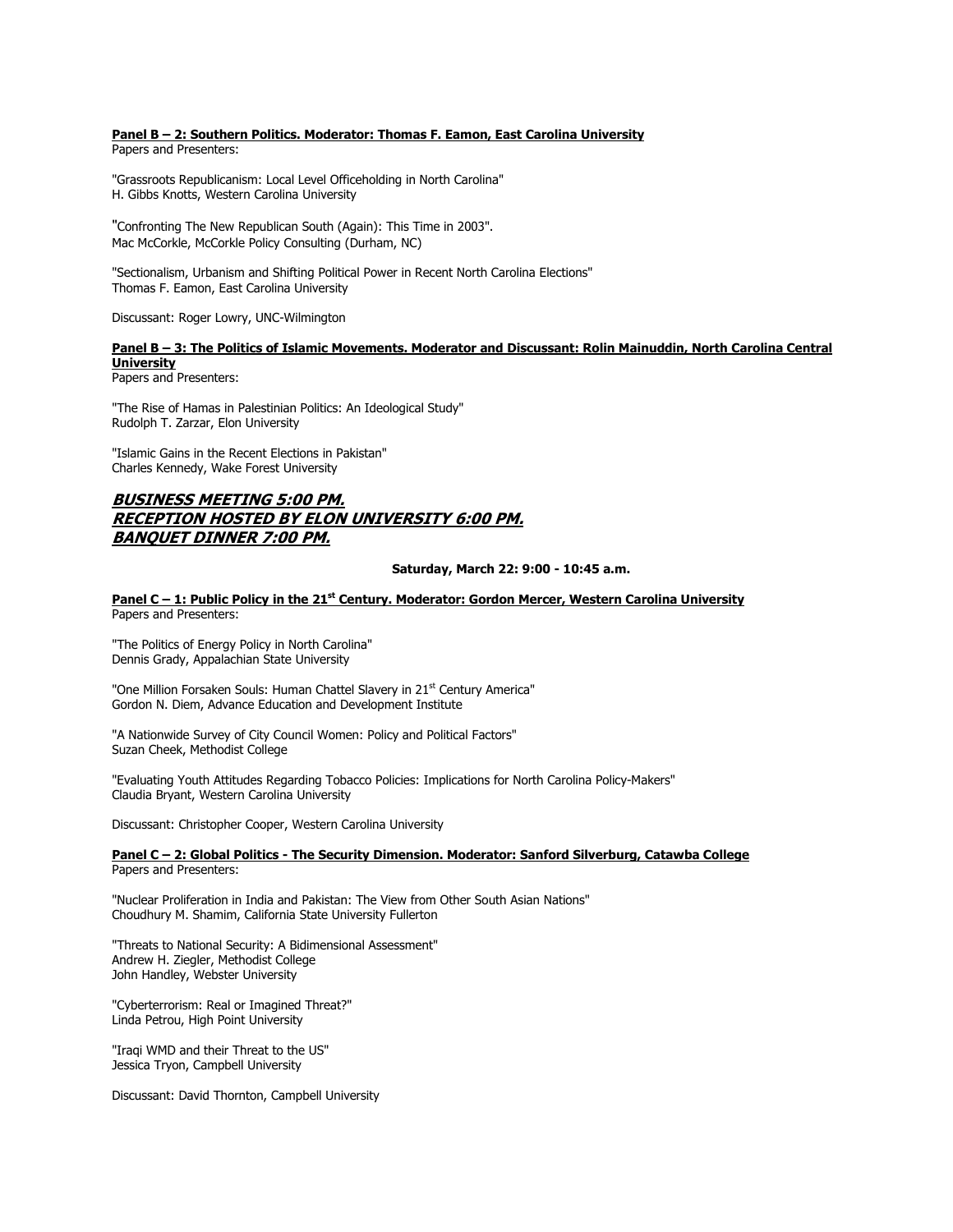#### Roundtable C – 3: From North Carolina to the World: Teaching Model United Nations and N.C. Student Legislature **Classes**

Moderator: Chalmers Brumbaugh, Elon University

Participants:

James W. Corey, High Point University

Kathy Carter, High Point University

Cindy Combs, UNC-Charlotte

Eric S. Heberlig, UNC-Charlotte

#### Panel C – 4: New Europe in the XXI Century. Moderator: Alessya Bogaeskaya, Visiting Fulbright Scholar, Elon **University**

Papers and Presenters:

"Changing Migration Patterns in ECE and Russia After Dissolution of The Soviet Union" Olga Smirnova, UNC-Charlotte

"The Politics of the Emerging Middle Class in Ukraine" Victoria Butenko, Elon University

"Business Environment in Russia and Perspectives of Offshore Software Development" Svetlana Yarmak, Elon University

Discussant: Betty Morgan, Elon University

#### Saturday, March 22. 11:00 a.m. - 12:45 p.m.

#### Roundtable D – 1: The American Presidency. Moderator: James W. Corey, High Point University

Participants:

Andrew Taylor, North Carolina State University

Paul Johnson, Reporter for High Point Enterprise

Sharon Spray, Elon University

#### Panel D - 2: Judicial Process and Politics. Moderator: Ruth Ann Strickland, Appalachian State University Papers and Presenters:

"The Defense of the Marriage Act: A Study in Contradiction" Gabriel Gonzalez, Western Carolina University Bruce Carroll, Western Carolina University

"The Internet and Court Proceedings: Wired Courts, Cyber Courts and Web Casts" Ruth Ann Strickland, Appalachian State University Ron Stidham, Appalachian State University

"The Patriot Act and Civil Liberties" Anthony C. Gabrielli, High Point University

Discussants: J. Michael Bitzer, Catawba College Rebecca Tatman Klase, Greensboro College

#### Panel D – 3: Politics, Public Policy, and the Press. Moderator and Discussant: Andrew Dowdle, Fayetteville State **University**

Papers and Presenters:

"The Political Consequences of Soft News" Christopher Cooper, Western Carolina University Mandi Bates, University of Kentucky

"Revisiting Implementation of the National Maximum Speed Limit through a Mazmanian/Sabatier Theoretical Framework" Barry N. Sweet, Clarion University of Pennsylvania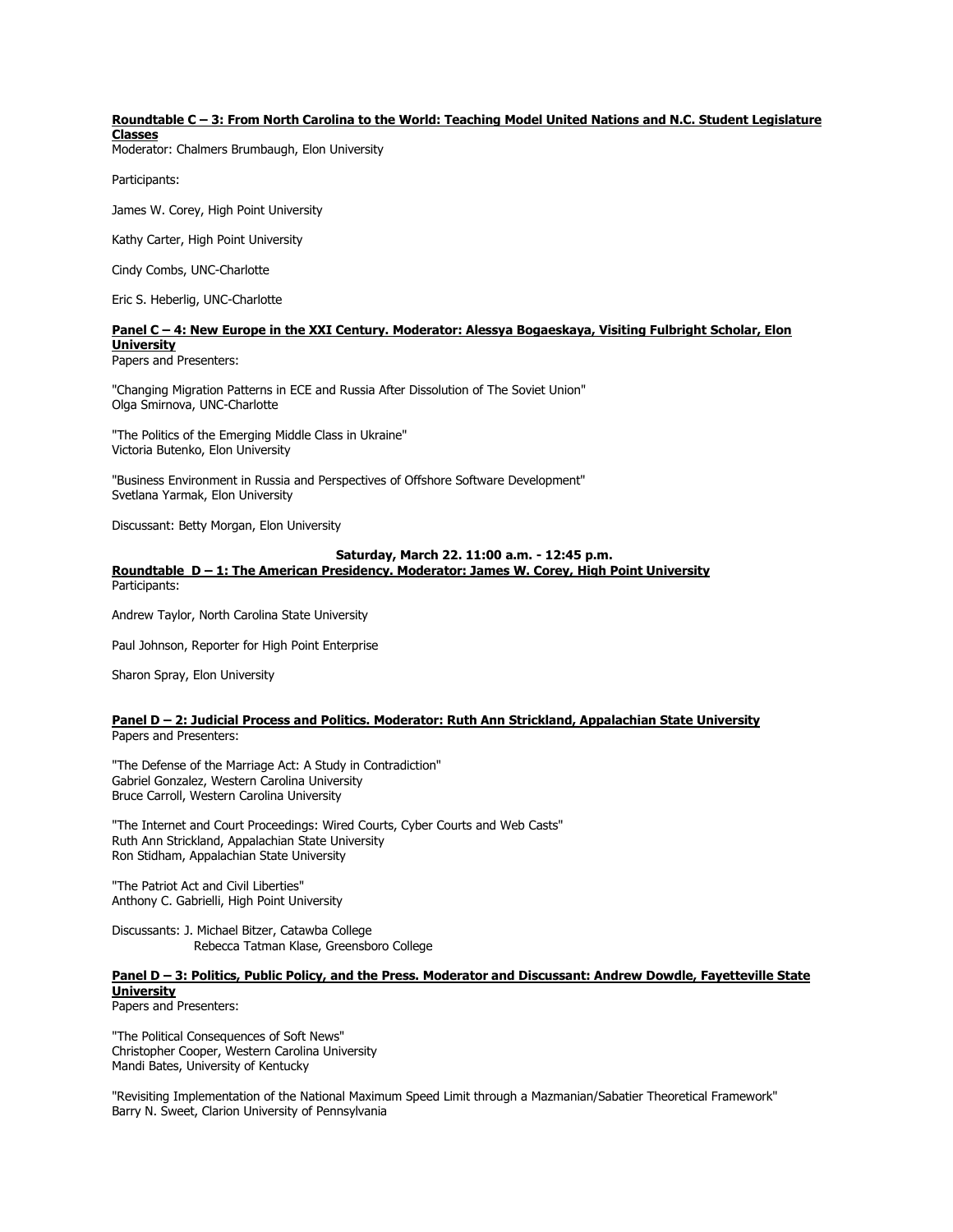|                                                                                                | NAME:   |                                                                                                                                                                                                                               |                                                                                                                                                                                                                                                                                                                                            |
|------------------------------------------------------------------------------------------------|---------|-------------------------------------------------------------------------------------------------------------------------------------------------------------------------------------------------------------------------------|--------------------------------------------------------------------------------------------------------------------------------------------------------------------------------------------------------------------------------------------------------------------------------------------------------------------------------------------|
|                                                                                                |         |                                                                                                                                                                                                                               |                                                                                                                                                                                                                                                                                                                                            |
|                                                                                                |         |                                                                                                                                                                                                                               |                                                                                                                                                                                                                                                                                                                                            |
|                                                                                                |         |                                                                                                                                                                                                                               |                                                                                                                                                                                                                                                                                                                                            |
|                                                                                                |         |                                                                                                                                                                                                                               |                                                                                                                                                                                                                                                                                                                                            |
|                                                                                                |         |                                                                                                                                                                                                                               |                                                                                                                                                                                                                                                                                                                                            |
|                                                                                                |         |                                                                                                                                                                                                                               |                                                                                                                                                                                                                                                                                                                                            |
|                                                                                                |         |                                                                                                                                                                                                                               |                                                                                                                                                                                                                                                                                                                                            |
|                                                                                                |         |                                                                                                                                                                                                                               |                                                                                                                                                                                                                                                                                                                                            |
| FIELD(S) OF                                                                                    |         |                                                                                                                                                                                                                               |                                                                                                                                                                                                                                                                                                                                            |
| Faculty                                                                                        | \$25    |                                                                                                                                                                                                                               |                                                                                                                                                                                                                                                                                                                                            |
| ______________Retired Faculty                                                                  | \$20    |                                                                                                                                                                                                                               |                                                                                                                                                                                                                                                                                                                                            |
| ____________ Student                                                                           | \$15    |                                                                                                                                                                                                                               |                                                                                                                                                                                                                                                                                                                                            |
|                                                                                                |         |                                                                                                                                                                                                                               |                                                                                                                                                                                                                                                                                                                                            |
|                                                                                                |         |                                                                                                                                                                                                                               |                                                                                                                                                                                                                                                                                                                                            |
|                                                                                                |         |                                                                                                                                                                                                                               |                                                                                                                                                                                                                                                                                                                                            |
|                                                                                                | \$13.35 |                                                                                                                                                                                                                               | \$13.35                                                                                                                                                                                                                                                                                                                                    |
| Send to: Andrew Dowdle<br>Dept. of Government<br>1200 Murchison Road<br>Fayetteville, NC 28301 |         |                                                                                                                                                                                                                               |                                                                                                                                                                                                                                                                                                                                            |
|                                                                                                |         | CONFERENCE REGISTRATION FEE:<br>Please check one of the following:<br>PRE-REGISTRATION (By Friday March 14th!)<br>$\frac{\$10}{}$<br>$\frac{1}{2}$ \$5<br>__________________________________<br>Fayetteville State University | MEMBERSHIP FEE (Calendar Year) * Includes subscription to Politics & Policy *<br>ON-SITE REGISTRATION<br>$\frac{\$15}{\$15}$<br>$\frac{\$10}{}$<br>================================<br>Make checks payable to NCPSA (North Carolina Political Science Association).<br>Conference participants must REGISTER and become a MEMBER of NCPSA. |

Accomodations for NCPSA conference participants can be arranged by contacting Best Western--Interstate 85/40 at Exit 141--(800) 528-1234 or (336) 584-0151. Directions to and information about the host institution can be found at www.elon.edu